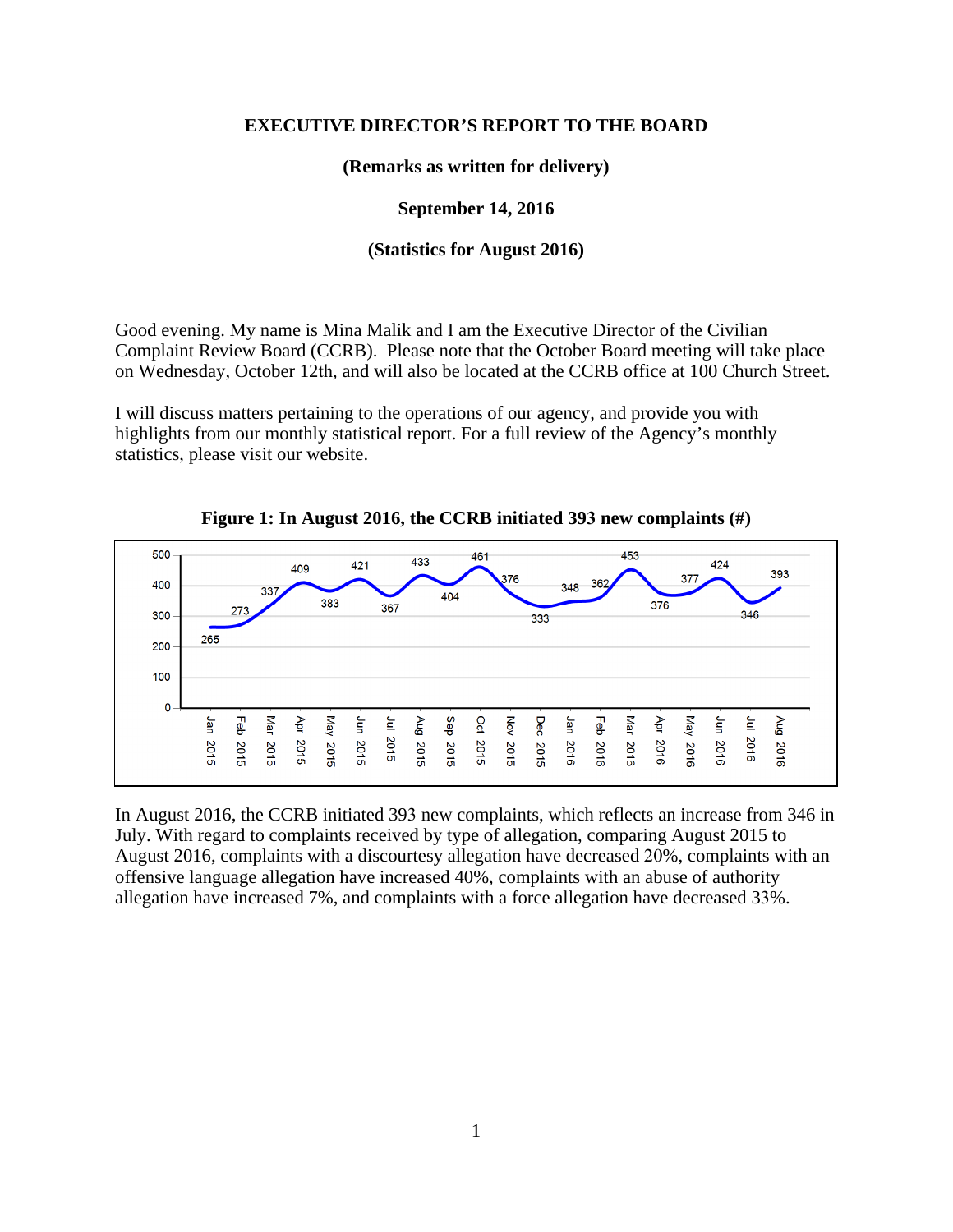

## **Figure 2: Open Docket Analysis (#)**

In August, the CCRB's total open docket was 1,085 cases. By the end of August, 627 of these cases were in the Investigations Division representing 58% of the total – down from 629 in July 2016. Of the total docket, 320 cases were pending Board and/or Executive Staff review representing 29% - up from 276 cases pending review in July. The Mediation Program handled 124 cases representing 11% of the open docket – up from 112 cases in July. There were an additional 14 cases on DA hold in August. The August 2016 docket includes 12 reopened cases: 10 of these cases are active investigations, and 2 are pending board review.

The CCRB continues to close its cases more efficiently. Of the cases that remain in the CCRB active docket, 94% have been open for four months or less, and 99% have been open for seven months or less. These docket numbers continue to represent the best docket numbers in the Agency's 23-year history.

Investigators closed 1,055 full investigations from January through August 2016. Year to date, the average days to close a full investigation has decreased 56% from 2014, before the reforms.

In August 2016, the CCRB fully investigated 29% of the cases it closed, and resolved (fully investigated, mediated or mediation attempted) 33% of the cases it closed. The truncation rate was 65% in August 2016. This is primarily driven by complainant/victim/witness uncooperative which the CCRB is focused on examining in order to decrease the number of truncations.

Now I would like to highlight other key statistics for the month of August: